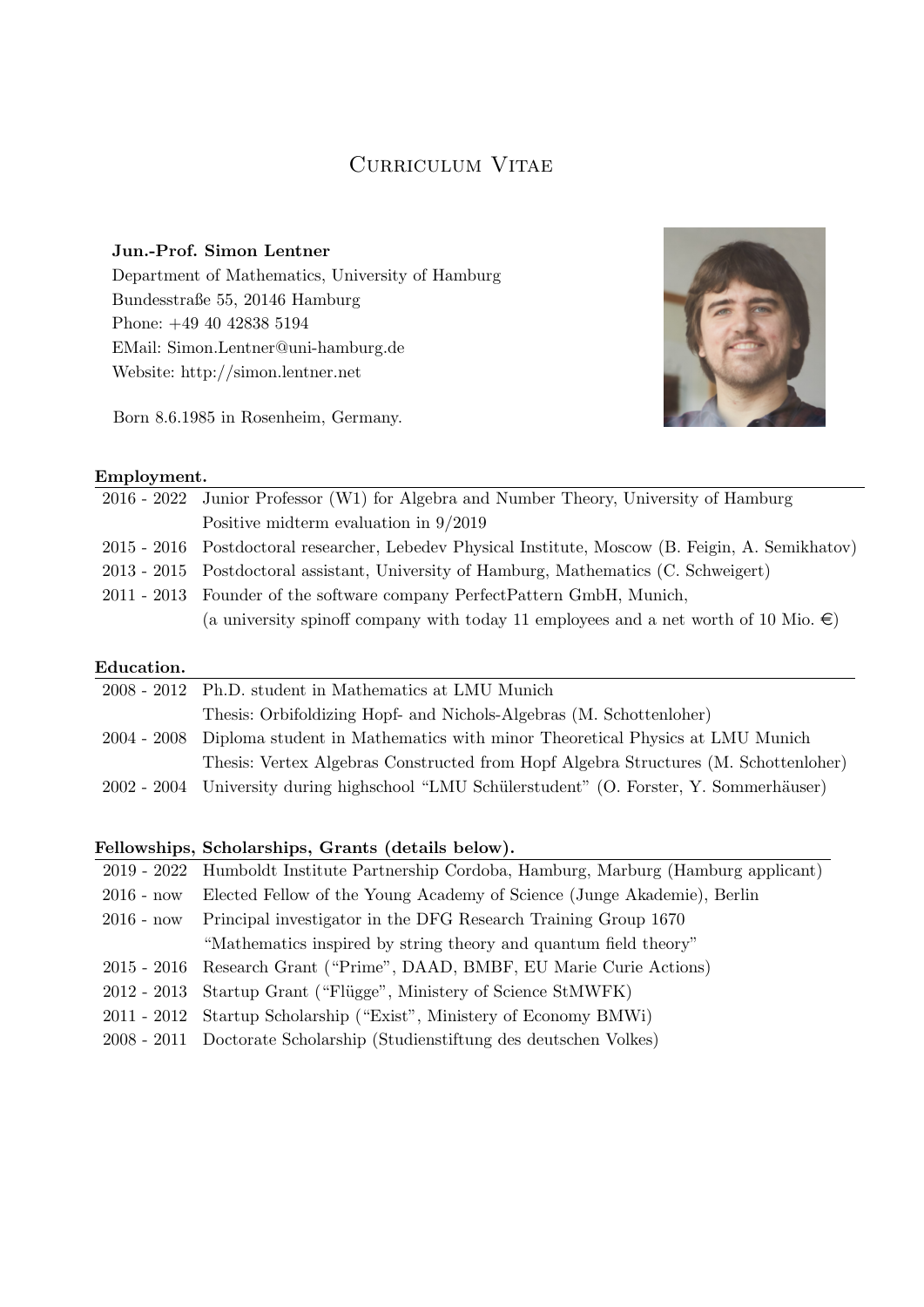### List of Publications

[15] S. Lentner, S. Mierach, C. Schweigert, Y. Sommerhäuser: Hochschild cohomology and the Modular Group, Journal of Algebra 507 (2018), p. 400-420. [arXiv:1707.04032](http://arxiv.org/abs/1707.04032)

[14] I. Flandoli, S. Lentner: Logarithmic conformal field theories of type  $B_n$ ,  $\ell = 4$ and symplectic fermions, Journal of Mathematical Physics 59 (2018). [arXiv:1706.07994](http://arxiv.org/abs/1706.07994)

[13] S. Lentner, K. Vocke: A family of new Borel subalgebras of quantum groups, to appear in Algebra and Representation Theory. [arXiv:1702.06223](http://arxiv.org/abs/1702.06223)

[12] S. Lentner: The unrolled quantum group inside Lusztig's quantum group of divided powers, Letters in Mathematical Physics 109/7 (2019), p. 1665-1682. [arXiv:1702.05164](http://arxiv.org/abs/1702.05164)

[11] S. Lentner, J. Priel: Three natural subgroups of the Brauer-Picard group of a Hopf algebra with applications, Bull. Belg. Math. Soc. Simon Stevin 24 (2017), p. 1-34. [arXiv:1702.05133.](http://arxiv.org/abs/1702.05133)

[10] S. Lentner, T. Ohrmann: Factorizable R-matrices for small quantum groups, SIGMA 13 (2017). [arXiv:1612.07960](http://arxiv.org/abs/1612.07960)

[9] S. Lentner, J.Priel: On monoidal autoequivalences of the category of Yetter-Drinfeld modules over a group: The lazy case, Algebra and Representation Theory 22/4 (2018), p. 1017-1049, [arXiv:1511.03871.](http://arxiv.org/abs/1511.03871)

[8] S. Lentner, J. Priel: A decomposition of the Brauer-Picard group of the representation category of a finite group, Journal of Algebra 489 (2017), p. 264-309. arXiv:1506.07832.

[7] M. Cuntz, S. Lentner: A simplicial complex of Nichols algebras, Mathematische Zeitschrift 4 (2015), p. 1-37. [arXiv:1503.08117.](http://arxiv.org/abs/1503.08117)

[6] S. Lentner, D. Nett: New R-matrices for small quantum groups, Algebras and Representation Theory 18/6 (2015), p. 1649-1673. [arXiv:1409.5824.](http://arxiv.org/abs/1409.5824)

[5] S. Lentner: A Frobenius homomorphism for Lusztig's quantum groups over arbitrary roots of unity, Communications in Contemporary Mathematics 18/3 (2015), [arXiv:1406.0865.](http://arxiv.org/abs/1406.0865)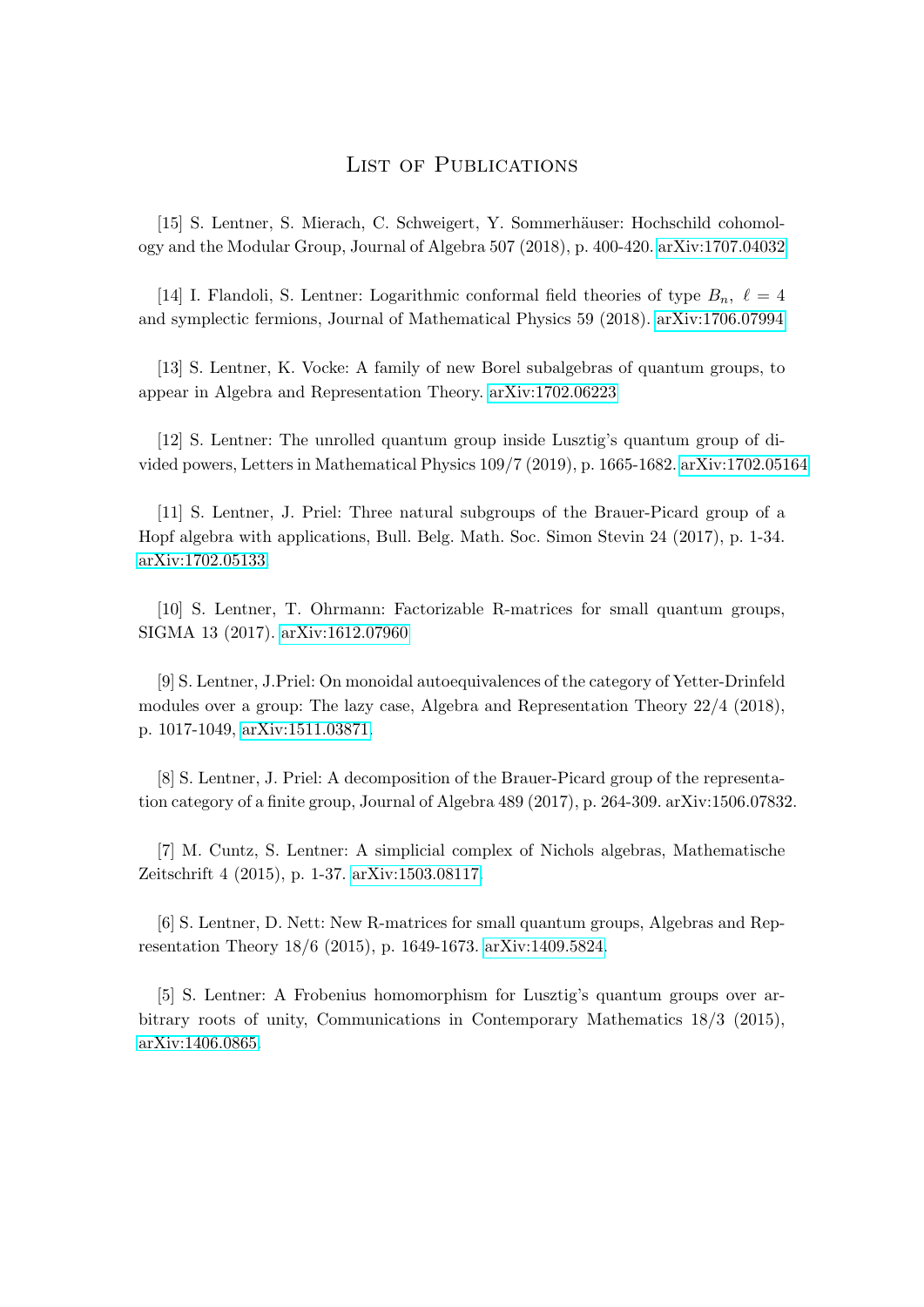[4] S. Lentner, A. Lochmann: Factorization of graded traces on Nichols algebras, Axioms 6/4, Special Issue "Hopf Algebras, Quantum Groups and Yang-Baxter Equations" (2017)[,arXiv:1403.4287.](http://arxiv.org/abs/1403.4287)

[3] A. Barvels, S. Lentner, C. Schweigert: Partially dualized Hopf algebras have equivalent Yetter-Drinfel'd Modules, Journal of Algebra 430 (2015), p. 303-342. [arXiv:1402.2214.](http://arxiv.org/abs/1402.2214)

[2] S. Lentner: Root systems in finite symplectic vector space, Communications in Algebra, 43 (2015), p. 4446-4470. [arXiv:1307.7151.](http://arxiv.org/abs/1307.7151)

[1] S. Lentner: New large-rank Nichols algebras over nonabelian groups with commutator subgroup  $\mathbb{Z}_2$ , Journal of Algebra 419C (2014), p. 1-33[.arXiv:1306.5684.](http://arxiv.org/abs/1306.5684)

**Recent Preprints.** All preprints can be retrieved at [http://arxiv.org/a/lentner](http://arxiv.org/a/lentner_s_1) s 1

[4P] S. Lentner, I. Flandoli: Algebras of non-local screenings and diagonal Nichols algebras, Preprint (2019), arXiv:1911.11040.

[3P] S. Lentner, K. Vocke: On Borel subalgebras of quantum groups, Preprint (2019), arXiv: 1905.05867.

[2P] A. Gainutdinov, S. Lentner, T. Ohrmann: Modularization of small quantum groups, Preprint (2018), arXiv: 1809.02116.

[1P] S. Lentner: Quantum groups and Nichols algebras acting on conformal field theories, Preprint (2017), arXiv: 1702.06431.

| 10 2013 101 604.9 Combinatorial optimization of printing layouts   |
|--------------------------------------------------------------------|
| $(S.$ Lentner $)$                                                  |
| 10 2013 103 167.6 Combinatorial optimization of wood cutting       |
| (M. Schottenloher, S. Lentner, L. Lentner, C. Paleani, R. Meißner) |
| 10 2013 103 169.2 Combinatorial optimization of cutting processes  |
| (M. Schottenloher, S. Lentner, L. Lentner, C. Paleani, R. Meißner) |

#### Author of company patents (pending).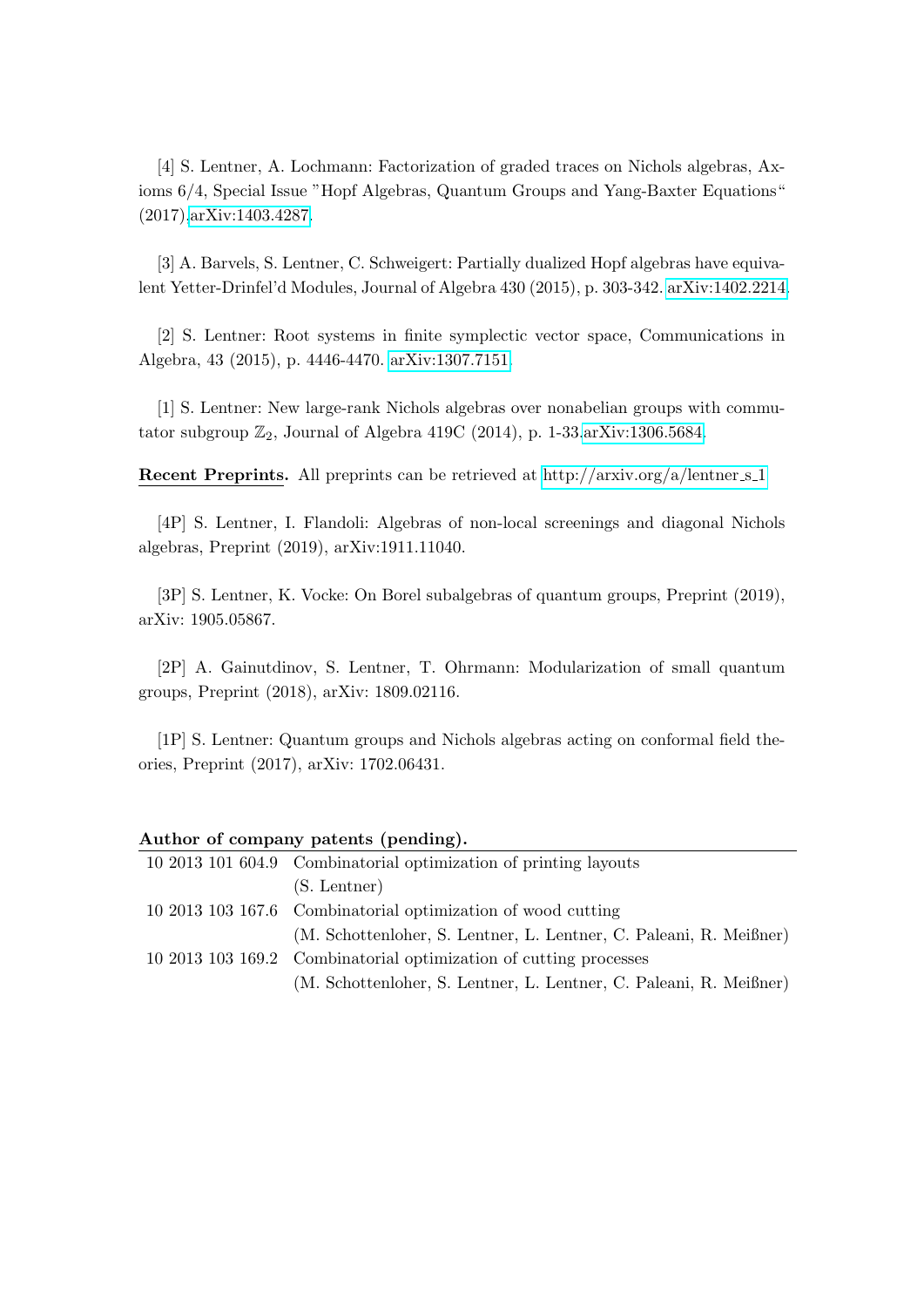## **GRANTS**

### Leading applicant for successful grants.

| $2019 - 2022$   | Humboldt program for institute partnerships Cordoba, Hamburg, Marburg          |
|-----------------|--------------------------------------------------------------------------------|
| € 55.000        | (main responsible applicant for Hamburg) Travel- and workshop costs            |
| $2015 - 2016$   | Postdoc Research grant "Prime" (DAAD, BMBF, Marie Curie actions)               |
| € 121.814       | Own position for Moscow and later Hamburg.                                     |
|                 | Quantum groups and logarithmic conformal field theories                        |
| $2013 - 2015$   | University part in Joint Project "KMU-Innovativ" (BMBF)                        |
| $\in$ 219.536   | Product development between LMU, PerfectPattern GmbH & Intomedia GmbH          |
|                 | Entwicklungeinerressourcenoptimierten Zuschnittssteuerung für die Druckbranche |
| $2012 - 2014$   | Technology Transfer Project "Flügge" (StMWFK Bavaria)                          |
| € 113.230       | Three $E13/2$ positions (including my own) for company foundation              |
|                 | Projekt PerfectPrintPattern / Gründung PerfectPattern GmbH                     |
| $2011 - 6/2012$ | StartUp Foundation Program "Exist" (BMWi Germany)                              |
| $\in$ 97.100    | Three scholarships (including my own)                                          |

## Teaching Experience

|           | Lectures and Seminars.                                                             |
|-----------|------------------------------------------------------------------------------------|
| WS 2019   | Seminar: Representation theory and conformel field theory                          |
| WS 2019   | 2-Week Preparation Course: Bachelor Mathematics                                    |
| SS 2019   | Seminar (for teachers) <i>Elementary number theory</i>                             |
| SS 2019   | Seminar <i>Algebra and tensor categories</i>                                       |
|           | WS 2018 research semester with stays in USA and Moscow                             |
| SS 2018   | Seminar <i>p</i> -adic analysis and the zeta function                              |
| SS 2018   | Seminar (for teachers) <i>Elementary group theory</i>                              |
| SS 2018   | Seminar (softskills) <i>Presentation skills</i>                                    |
| WS 2017   | Lecture Elliptic curves and modular forms                                          |
| SS 2017   | Lecture: Complex analysis                                                          |
|           | 2016-2017 research position in Moscow                                              |
| SS 2015   | Seminar: Root systems and Lie algebras                                             |
| WS 2014   | Seminar: Representation theory of finite groups                                    |
| WS 2014   | Preparation Course: Master Mathematical Physics                                    |
| WS 2013   | Preparation Course: Master Mathematical Physics                                    |
| SS 2011   | Lecture: Finite groups and their Nichols Algebras                                  |
| WS 2010   | Seminar: Game Theory with Many Players and Statistical Physics                     |
| SS 2010   | Lecture: Hopf Algebras Generating Fusion Rings $\mathcal C$ Topological Invariant' |
| 2010-2015 | Also teaching assistent for 6 lectures                                             |

Upon request I will gladly make existing evaluations available.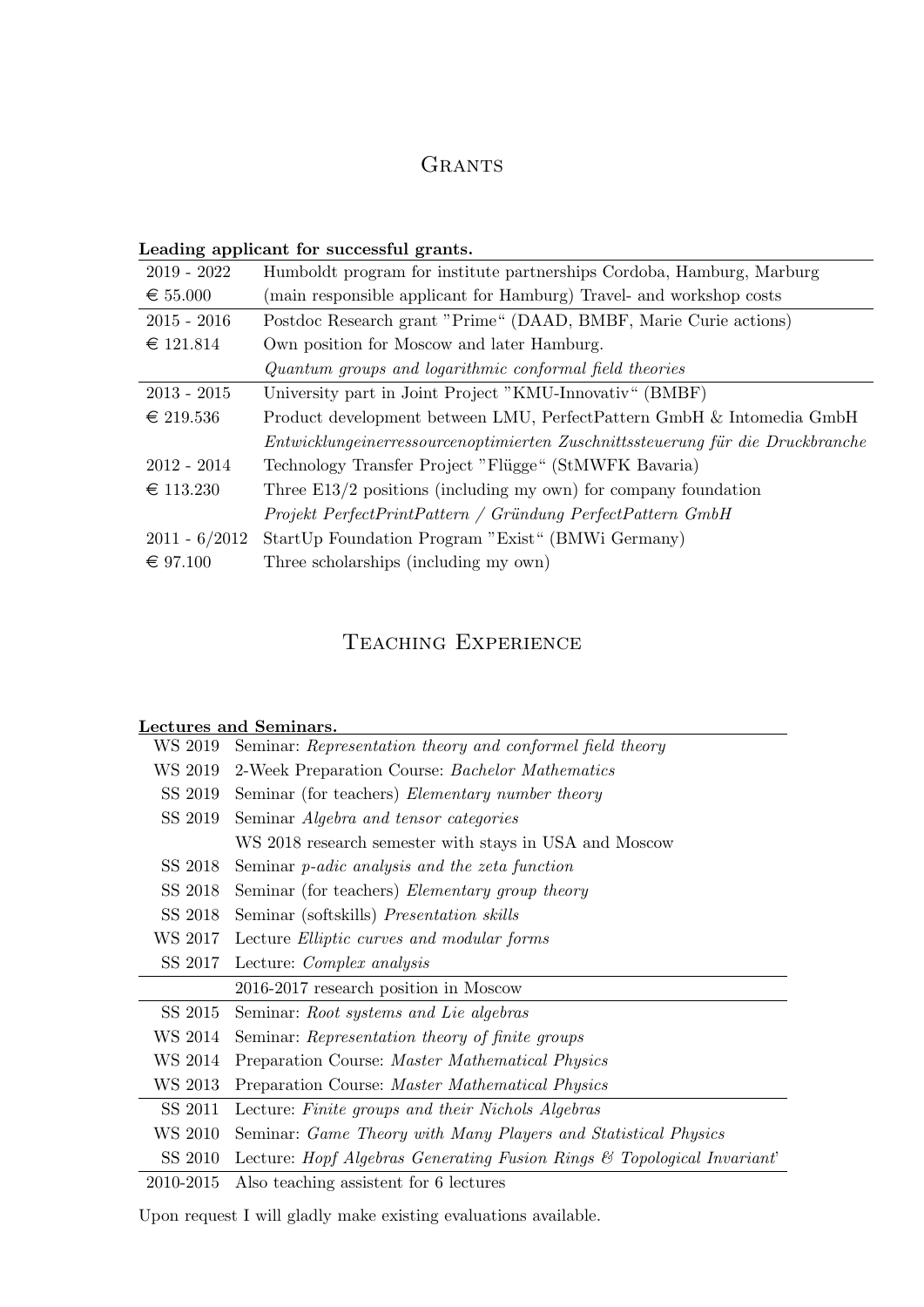#### Student theses supervision (Hamburg).

| ongoing | Ilaria Flandoli (PhD)                                                              |
|---------|------------------------------------------------------------------------------------|
|         | Nichols algebras and logarithmic conformal field theories                          |
| ongoing | Marc Hildebrandt (Bachelor in mathematics)                                         |
|         | Indefinite theta functions and infinite orbifold models.                           |
| 11/2019 | Johann Hespen (Bachelor in mathematics)                                            |
|         | L-Reihen und Modulformen im Nulldimensionalen                                      |
| 10/2019 | Daniela Rehbock (Bachelor in mathematics for teachers)                             |
|         | joint with Ann Sophie Stuhlmann, Didactics Department                              |
|         | Permutationsgruppen und didaktische Ausgestaltung                                  |
| 7/2018  | Matthias Lienau (Bachelor in mathematics)                                          |
|         | Representations of groups and Hopf algebras                                        |
| 6/2018  | Tobias Ohrmann (PhD, joint with Prof. Schweigert)                                  |
|         | Factorizable (quasi-)quantum groups                                                |
| 7/2017  | Ilaria Flandoli (Master in mathematical physics, Erasmus)                          |
|         | Logarithmic conformal field theory of type $B_n, \ell = 4$ and symplectic fermions |
|         |                                                                                    |

### Participation in student theses as teaching assistant (Hamburg/Munich).

| 6/2016  | Jan Priel (PhD thesis, Prof. Schweigert)                                      |
|---------|-------------------------------------------------------------------------------|
|         | Symmetries of 3d-TQFTs and the Brauer-Picard Group                            |
| 3/2015  | Daniel Nett (PhD thesis, Prof. Schweigert)                                    |
|         | New R-matrices for small quantum groups                                       |
| 7/2014  | Alexander Barvels (PhD thesis, Prof. Schweigert)                              |
|         | Equivariantly extended Drinfel'd Centers and Partially dualized Hopf Algebras |
| 12/2011 | Lisa Kraus (Diploma thesis, Prof. Schottenloher)                              |
|         | Game-Theory of the Stock Market and Statistical Physics                       |
|         |                                                                               |
| 12/2010 | Karolina Vocke (Diploma thesis, Prof. Schottenloher)                          |

### **CONFERENCES**

| Conferences as main organizer. |                                                             |  |
|--------------------------------|-------------------------------------------------------------|--|
|                                | $26.8.2019 - 30.8.2019$ Summerschool, University of Hamburg |  |
|                                | Summerschool: Algebraic Structures in Quantum Field Theory  |  |
|                                | 12.8.2019 - 16.8.2019 Workshop, FU Berlin                   |  |
|                                | Path integrals and their applications                       |  |
|                                | $17.8.2020 - 21.8.2020$ Conference, University of Hamburg   |  |
|                                | Conference of the Humboldt Institute Partnership.           |  |